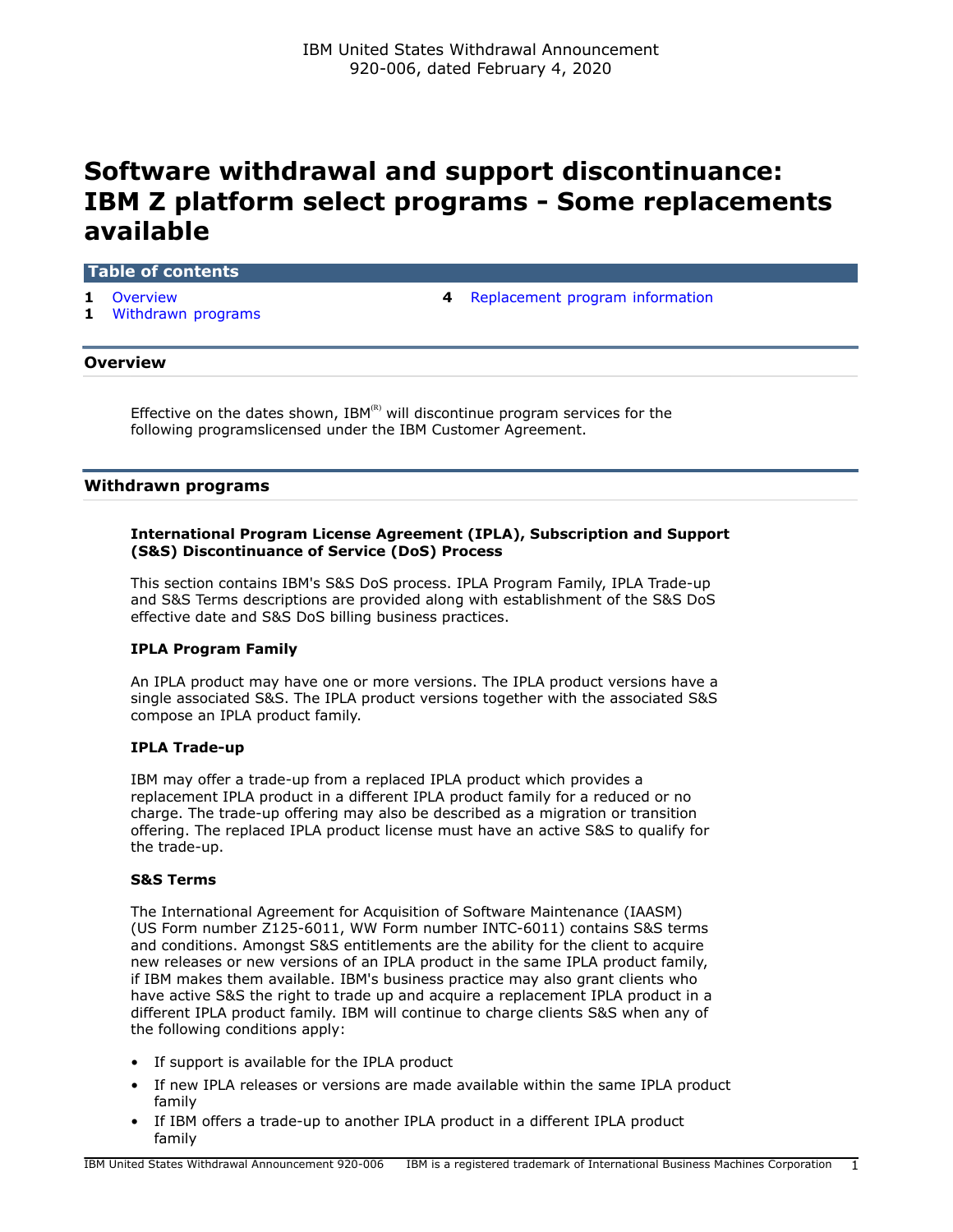Clients may terminate or decline S&S at any time.

# **Setting of S&S DoS Effective Date Business Practice**

IPLA product without a trade-up or migration: Upon announcement of DoS of the last IPLA release in an IPLA product family, the DoS of the S&S will be announced and have the same effective date of the IPLA DoS effective date.

IPLA product with a trade-up or migration: Upon announcement of DoS of the last IPLA release in an IPLA product family, the DoS of the S&S will be announced and have the same or later effective date as the IPLA DoS effective date.

# **Annual Support Charges (ASC) S&S DOS Billing Practice**

IBM will bill or prorate ASC S&S charges up to the DoS effective date.

When IBM does bill ASC S&S charges up front for annual period extending beyond the S&S DoS effective date, IBM will issue a credit for the ASC S&S prorated period after the S&S DoS effective date through the end of the current S&S Anniversary Period.

The ASC S&S will normally be converted to a Decline No charge S&S.

# **IPLA programs: Versions to be withdrawn**

**Note:** The versions listed below are the **last** release in the version for the specified products.

Version to be withdrawn from service on September 30, 2020:

| Program name                            | <b>Version</b> | Program number |
|-----------------------------------------|----------------|----------------|
| <b>IBM Automatic Binary</b>             | 1.3.0          | 5697-TR1       |
| Optimizer for z/OS <sup>(R)</sup> Trial |                |                |

Versions to be withdrawn from service on March 31, 2021:

| Program name                                        | <b>Version</b> | Program number |
|-----------------------------------------------------|----------------|----------------|
| IBM Automation <sup>(R)</sup> Control<br>for $z/OS$ | 1.1.x          | 5698-LSA       |
| IBM Infoprint Fonts for z/<br>OS                    | 1.1.0          | 5648-E76       |
| IBM $z/VM^{(R)}$                                    | 6.4.0          | 5741-A07       |
| IBM z/VM SDO                                        | 6.4.0          | 5741-A08       |

Version to be withdrawn from service on April 30, 2021:

| Program name                                            | <b>Version</b> | Program number |
|---------------------------------------------------------|----------------|----------------|
| IBM $Db2^{(R)}$ High<br>Performance Unload for z/<br>OS | 4.3.0          | 5655-AA1       |

# **IPLA programs: Releases to be withdrawn**

All modifications in this release will be discontinued from service. Service for later releases in this version will remain available.

Releases to be withdrawn from service on September 30, 2020:

| Program name                                            | <b>Version</b> | Program number |
|---------------------------------------------------------|----------------|----------------|
| IBM Enterprise COBOL<br>Developer Trial for z/OS        | 6.1.x          | 5655-TY6       |
| <b>IBM Enterprise COBOL</b><br>Developer Trial for z/OS | 6.2.x          | 5655-TY6       |

Releases to be withdrawn from service on February 28, 2021: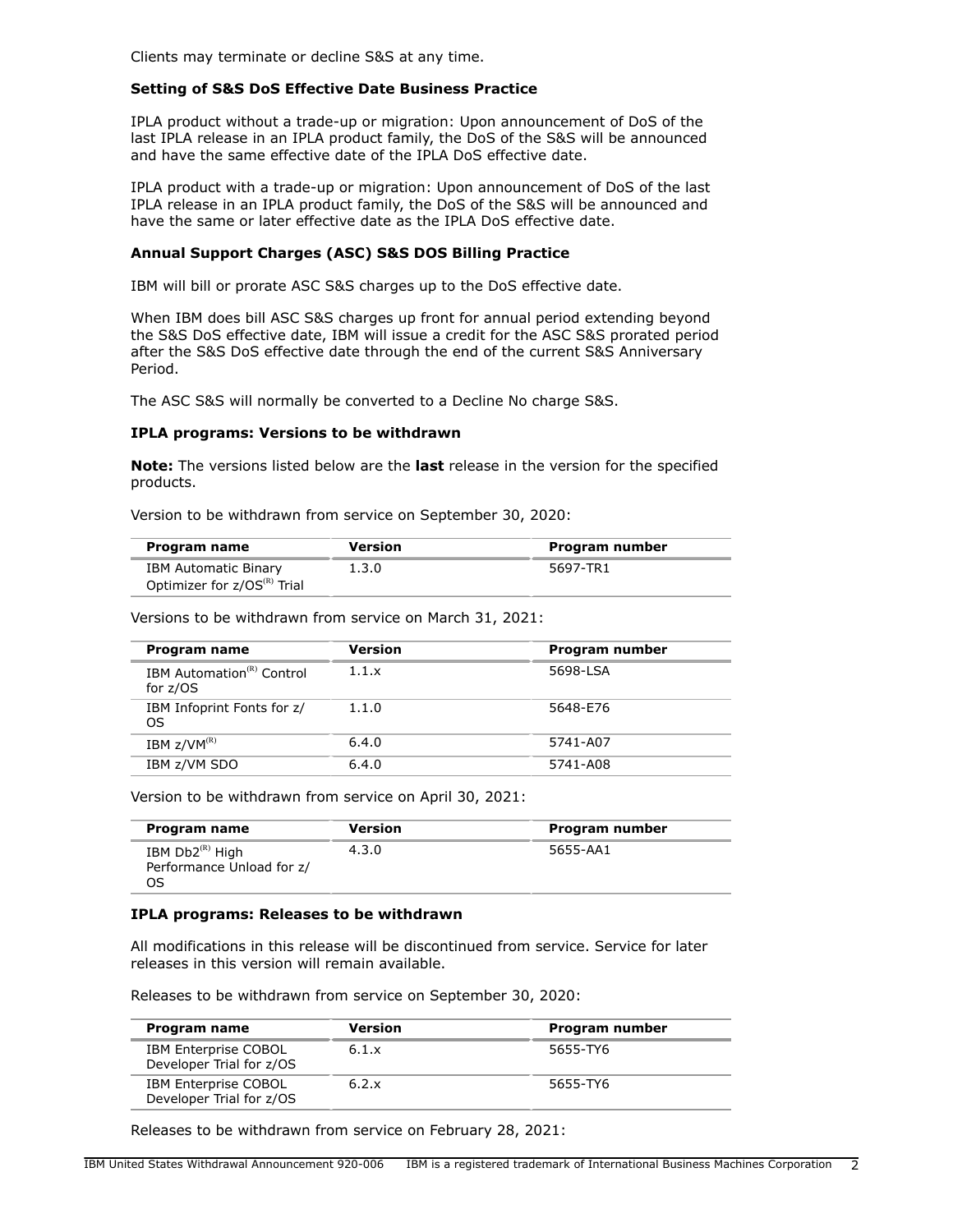| Program name                                  | <b>Version</b> | Program number |
|-----------------------------------------------|----------------|----------------|
| IBM z/OS Data Set<br>Mobility Facility        | 3.3.0          | 5655-ZZ3       |
| IBM z/OS Data Set<br><b>Mobility Facility</b> | 3.2.5          | 5655-ZZ3       |

Releases to be withdrawn from service on April 30, 2021:

| Program name                                              | Version | Program number |
|-----------------------------------------------------------|---------|----------------|
| IBM CICS <sup>(R)</sup> Configuration<br>Manager for z/OS | 5.2.0   | 5697-CIC       |
| IBM CICS Interdependency<br>Analyzer for z/OS             | 5.2.0   | 5655-Y22       |
| IBM CICS Optimization<br>Solution Pack for z/OS           | 5.2.0   | 5655-CD1       |
| <b>IBM CICS Performance</b><br>Analyzer for z/OS          | 5.2.0   | 5655-Y23       |

Releases to be withdrawn from service on December 31, 2021:

| Program name                                                         | Version | Program number |
|----------------------------------------------------------------------|---------|----------------|
| <b>IBM CICS Transaction</b><br>Server for z/OS Value Unit<br>Edition | 5.3.0   | 5722-DF1       |
| <b>IBM IMS Performance</b><br>Solution Pack for z/OS                 | 2.1.0   | 5698-P21       |
| IBM IMS Problem<br>Investigator for z/OS                             | 2.4.0   | 5655-R02       |

# **IPLA features: Features to be withdrawn**

Features to be withdrawn from service on April 30, 2021:

| Program name                                                                                 | Version | Program number |
|----------------------------------------------------------------------------------------------|---------|----------------|
| <b>IBM Tivoli OMEGAMON<sup>(R)</sup></b><br>XE on z/OS Monitoring<br>Feature for JVM S017ZR6 | 5.3.0   | 5698-T01       |
| <b>IBM Tivoli OMEGAMON</b><br>XE on z/OS Monitoring<br>Feature for JVM S017ZR7               | 5.3.0   | 5698-T01       |

# **ICA programs: Versions to be withdrawn**

Versions to be withdrawn from service on October 31, 2021:

| Program name                                                                                                             | Version | Program number |
|--------------------------------------------------------------------------------------------------------------------------|---------|----------------|
| IBM Message Entry and<br>Routing with Interfaces<br>to Various Applications<br>(MERVA) ESA                               | 4.1.x   | 5648-B29       |
| <b>IBM Message Entry</b><br>and Routing with<br>Interfaces to Various<br>Applications (MERVA) -<br><b>ESA Components</b> | 4.2.x   | 5648-B30       |

# **ICA programs: Releases to be withdrawn**

Release to be withdrawn from service on December 31, 2021:

| Program name                                   | Version | Program number |
|------------------------------------------------|---------|----------------|
| <b>IBM CICS Transaction</b><br>Server for z/OS | 5.3.0   | 5655-Y04       |

**Note:** Effective February 4, 2020, support for IBM Print Transforms from AFP to PDF for Infoprint Server for z/OS, V1.2.0 (5655-TF1) and IBM Print Transforms from AFP to PDF for Infoprint Server for z/OS, V1.2.1 (5655-TF1) have been reinstated, previously announced in Withdrawal Announcement [919-022,](http://www.ibm.com/common/ssi/cgi-bin/ssialias?infotype=an&subtype=ca&appname=gpateam&supplier=897&letternum=ENUS919-022) dated February 5, 2019.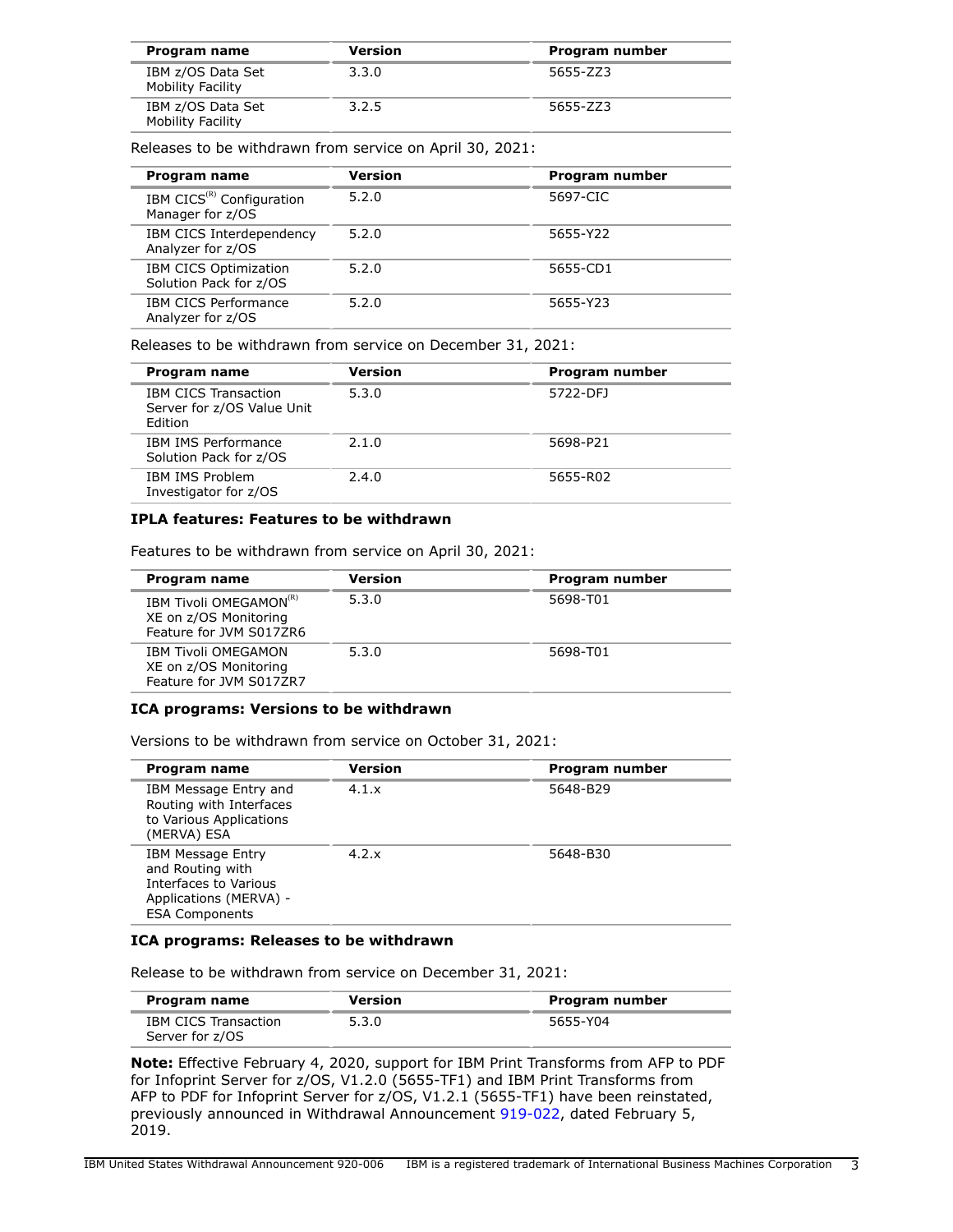## **ICA features: Features to be withdrawn**

Feature to be withdrawn from service on December 31, 2019:

| Program name                     | Version | Program number             |
|----------------------------------|---------|----------------------------|
| IBM z/VSE <sup>(R)</sup> Network | 1.0.0   | $N/A *$ See note below $*$ |
| Appliance                        |         |                            |

**Note:** Linux<sup>(R)</sup> Fast Path is the z/VSE provided connector to the Linux distro together with a small program that the client needs to deploy on Linux on IBM  $Z^{(R)}$ . It is part of z/VSE V6 (with Program number 5686-VS6, respectively 5609-VSE for the bundle).

It is part of z/VSE V6 (with Program number 5686-VS6, respectively 5609-VSE for the bundle).

Features to be withdrawn from service on May 30, 2021:

| Program name                                                                            | <b>Version</b> | Program number |
|-----------------------------------------------------------------------------------------|----------------|----------------|
| <b>IBM AFP Font Collection</b><br>for $S/390^{(R)}$ (MVS <sup>TM</sup> feature<br>only) | 2.1.1          | 5648-B33       |
| <b>IBM Century Schoolbook</b><br>font (MVS feature only)                                | 1.1.0          | 5771-ADJ       |

## **International Agreement for Acquisition of Software Maintenance (IAASM) Subscription and Support (S&S) programs to be withdrawn**

| Program name                                  | <b>Version</b> | Program number |  |
|-----------------------------------------------|----------------|----------------|--|
| <b>IBM Automation Control</b><br>for z/OS S&S | 1.1.x          | 5698-Z13       |  |
| IBM Infoprint Fonts for z/                    | 1.1.0          | 5648-E89       |  |

The following S&S will be withdrawn from service on March 31, 2021:

## **IPLA programs: Releases to be withdrawn from marketing**

Release to be withdrawn from marketing on March 9, 2020:

| Program name                                  | Version | Program number |
|-----------------------------------------------|---------|----------------|
| IBM z/OS Data Set<br><b>Mobility Facility</b> | 3.3.0   | 5655-ZZ3       |

Release to be withdrawn from marketing on May 11, 2020:

| Program name           | Version | Program number |
|------------------------|---------|----------------|
| IBM CICS Optimization  | 5.2.0   | 5655-CD1       |
| Solution Pack for z/OS |         |                |

# <span id="page-3-0"></span>**Replacement program information**

OS S&S

| Withdrawn<br>program number | Withdrawn<br>program name                                                    | Replacement<br>program<br>number | Replacement<br>program name                                                               |
|-----------------------------|------------------------------------------------------------------------------|----------------------------------|-------------------------------------------------------------------------------------------|
| 5697-TR1                    | <b>IBM Automatic</b><br><b>Binary Optimizer</b><br>for z/OS Trial,<br>V1.3.0 | 5697-TR2                         | <b>IBM Automatic</b><br><b>Binary Optimizer</b><br>for z/OS Trial,<br>V2.1.0 <sup>1</sup> |
| 5698-LSA                    | <b>IBM Automation</b><br>Control for z/OS,<br>V1.1.x                         | 5698-SA4                         | <b>IBM Z System</b><br>Automation,<br>V4.2.0 <sup>2</sup>                                 |
| 5648-E76                    | <b>IBM Infoprint</b><br>Fonts for z/OS,<br>V1.1.0                            | 5650-ZOS                         | IBM z/OS Font<br>Collection, $V2.4.0^3$                                                   |
| 5741-A07                    | IBM z/VM, V6.4.0                                                             | 5741-A09                         | IBM $z$ /VM, V7.1.0 <sup>4</sup>                                                          |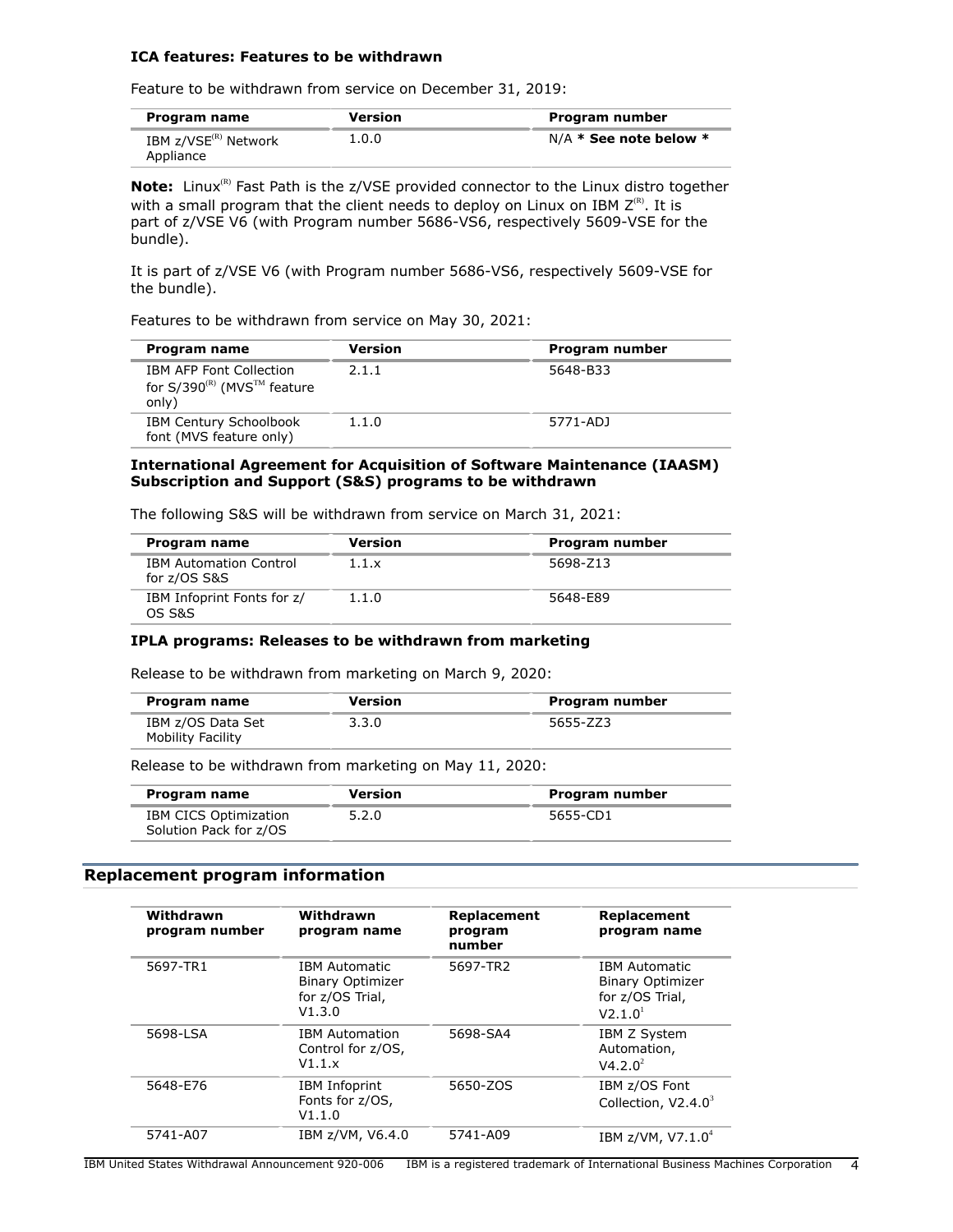| Withdrawn<br>program number | Withdrawn<br>program name                                                                    | Replacement<br>program<br>number | Replacement<br>program name                                                                      |
|-----------------------------|----------------------------------------------------------------------------------------------|----------------------------------|--------------------------------------------------------------------------------------------------|
| 5741-A08                    | IBM z/VM SDO,<br>V6.4.0                                                                      | 5741-A10                         | IBM z/VM SDO,<br>V7.1.0 <sup>4</sup>                                                             |
| 5655-AA1                    | IBM Db2 High<br>Performance<br>Unload for z/OS,<br>V4.3.0                                    | 5655-HP5                         | IBM Db2 High<br>Performance<br>Unload for z/OS,<br>V5.1.0 <sup>5</sup>                           |
| 5655-TY6                    | <b>IBM Enterprise</b><br>COBOL Developer<br>Trial for z/OS,<br>V6.1.x                        | 5655-TY6                         | <b>IBM Enterprise</b><br><b>COBOL Developer</b><br>Trial for z/OS,<br>V6.3.0 <sup>6</sup>        |
| 5655-TY6                    | <b>IBM</b> Enterprise<br>COBOL Developer<br>Trial for z/OS,<br>V6.2.x                        | 5655-TY6                         | <b>IBM Enterprise</b><br><b>COBOL Developer</b><br>Trial for z/OS,<br>V6.3.0 <sup>6</sup>        |
| 5655-ZZ3                    | IBM z/OS Data<br>Set Mobility<br>Facility, V3.2.5                                            | 5655-ZZ3                         | IBM z/OS Data Set<br>Mobility Facility,<br>V3.4.1 <sup>7</sup>                                   |
| 5655-ZZ3                    | IBM z/OS Data<br>Set Mobility<br>Facility, V3.3.0                                            | 5655-ZZ3                         | IBM z/OS Data Set<br>Mobility Facility,<br>V3.4.1 <sup>7</sup>                                   |
| 5697-CIC                    | <b>IBM CICS</b><br>Configuration<br>Manager for z/OS,<br>V5.2.0                              | 5697-CIC                         | <b>IBM CICS</b><br>Configuration<br>Manager for z/OS,<br>V5.4.0 <sup>8</sup>                     |
| 5655-Y22                    | <b>IBM CICS</b><br>Interdependency<br>Analyzer for z/OS,<br>V5.2.0                           | 5655-Y22                         | <b>IBM CICS</b><br>Interdependency<br>Analyzer for z/OS,<br>$V5.5.0^9$                           |
| 5655-CD1                    | <b>IBM CICS</b><br>Optimization<br>Solution Pack for<br>z/OS, V5.2.0                         | 5655-CD1                         | <b>IBM CICS</b><br>Optimization<br>Solution Pack for<br>$z/OS$ , V5.5.0 $^{\circ}$               |
| 5655-Y23                    | <b>IBM CICS</b><br>Performance<br>Analyzer for z/OS,<br>V5.2.0                               | 5655-Y23                         | <b>IBM CICS</b><br>Performance<br>Analyzer for z/OS,<br>$V5.4.0^{10}$                            |
| 5722-DFJ                    | <b>IBM CICS</b><br><b>Transaction Server</b><br>for z/OS Value<br>Unit Edition,<br>V5.3.0    | 5722-DFJ                         | <b>IBM CICS</b><br><b>Transaction Server</b><br>for z/OS Value<br>Unit Edition,<br>$V5.5.0^{11}$ |
| 5698-P21                    | <b>IBM IMS</b><br>Performance<br>Solution Pack for<br>z/OS, V2.1.0                           | 5698-P21                         | <b>IBM IMS</b><br>Performance<br>Solution Pack for<br>$z/OS$ , V2.2.0 <sup>12</sup>              |
| 5655-R02                    | IBM IMS Problem<br>Investigator for z/<br>OS, V2.4.0                                         | 5655-R02                         | IBM IMS Problem<br>Investigator for z/<br>OS, $V2.5.0^{12}$                                      |
| 5698-T01                    | <b>IBM Tivoli</b><br>OMEGAMON XE on<br>z/OS Monitoring<br>Feature for JVM<br>S017ZR6, V5.3.0 | 5698-ABA                         | <b>IBM OMEGAMON</b><br>for JVM on z/OS,<br>$V5.4.0^{13}$ (*) Note                                |
| 5698-T01                    | <b>IBM Tivoli</b><br>OMEGAMON XE on<br>z/OS Monitoring<br>Feature for JVM<br>S017ZR7, V5.3.0 | 5698-ABA                         | <b>IBM OMEGAMON</b><br>for JVM on z/OS,<br>$V5.4.0^{13}$ (*) Note                                |
| 5648-B29                    | <b>IBM Message</b><br>Entry and Routing<br>with Interfaces<br>to Various<br>Applications     | None                             | None                                                                                             |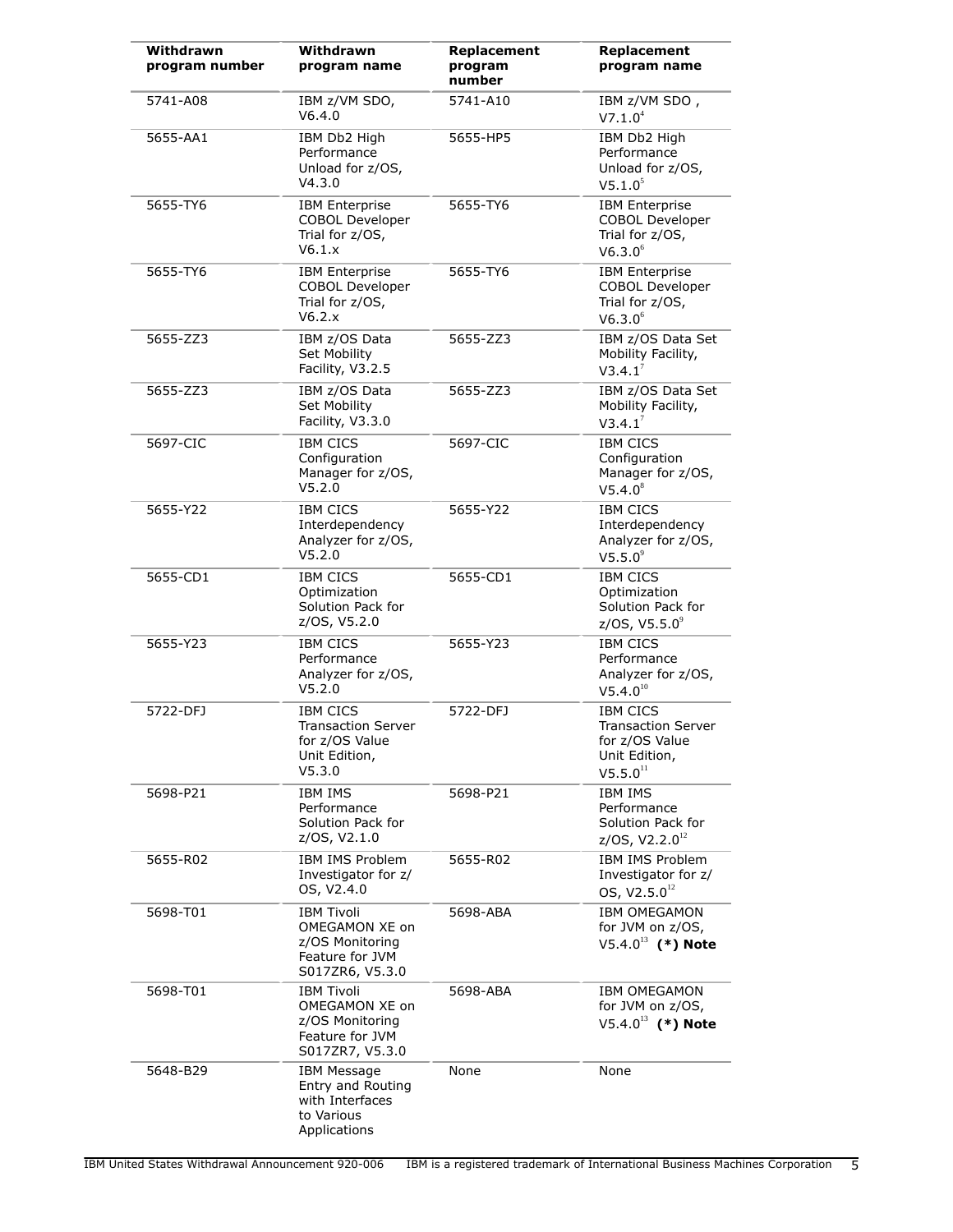| Withdrawn<br>program number | Withdrawn<br>program name                                                                                                          | Replacement<br>program<br>number | Replacement<br>program name                                                |
|-----------------------------|------------------------------------------------------------------------------------------------------------------------------------|----------------------------------|----------------------------------------------------------------------------|
|                             | (MERVA) ESA,<br>V4.1.x                                                                                                             |                                  |                                                                            |
| 5648-B30                    | <b>IBM Message</b><br>Entry and Routing<br>with Interfaces<br>to Various<br>Applications<br>(MERVA) - ESA<br>Components,<br>V4.2.x | None                             | None                                                                       |
| 5655-Y04                    | <b>IBM CICS</b><br><b>Transaction Server</b><br>for z/OS, V5.3.0                                                                   | 5655-Y04                         | <b>IBM CICS</b><br><b>Transaction Server</b><br>for $z/OS$ , $V5.5.0^{11}$ |
| N/A (See Note A<br>below)   | IBM z/VSE<br>Network<br>Appliance, V1.0.0                                                                                          | N/A (See Note B<br>below)        | IBM z/VSE<br>Network<br>Appliance, V1.0.0 <sup>14</sup>                    |
| 5648-B33                    | <b>IBM AFP Font</b><br>Collection for<br>S/390 (MVS<br>feature only),<br>V2.1.1                                                    | 5650-ZOS                         | IBM Z/OS Font<br>Collection, $V2.4.0^3$                                    |
| 5771-ADJ                    | <b>IBM Century</b><br>Schoolbook font<br>(MVS feature<br>only), V1.1.0                                                             | None                             | None                                                                       |
| 5698-Z13                    | <b>IBM Automation</b><br>Control for z/OS<br>S&S, V1.1.x                                                                           | None                             | None                                                                       |
| 5648-E89                    | <b>IBM Infoprint</b><br>Fonts for z/OS,<br>V1.1.0                                                                                  | 5650-ZOS                         | IBM z/OS Font<br>Collection, $V2.4.03$                                     |

**Note A:** IBM z/VSE Network Appliance is a function of z/VSE V6 (Program number 5686-VS6, respectively 5609-VSE for the bundle).

**Note B:** Linux Fast Path is the z/VSE provided connector to the Linux distro together with a small program that the client needs to deploy on Linux on IBM Z. It is part of z/VSE V6 (with Program number 5686-VS6, respectively 5609-VSE for the bundle).

See the following Software Announcements for replacement information:

<sup>1</sup> Software Announcement [219-420](http://www.ibm.com/common/ssi/cgi-bin/ssialias?infotype=an&subtype=ca&appname=gpateam&supplier=897&letternum=ENUS219-420), dated September 3, 2019

<sup>2</sup> Software Announcement [219-394](http://www.ibm.com/common/ssi/cgi-bin/ssialias?infotype=an&subtype=ca&appname=gpateam&supplier=897&letternum=ENUS219-394), dated October 1, 2019

<sup>3</sup> Software Announcement [219-344](http://www.ibm.com/common/ssi/cgi-bin/ssialias?infotype=an&subtype=ca&appname=gpateam&supplier=897&letternum=ENUS219-344), dated July 23, 2019

<sup>4</sup> Software Announcement [218-310](http://www.ibm.com/common/ssi/cgi-bin/ssialias?infotype=an&subtype=ca&appname=gpateam&supplier=897&letternum=ENUS218-310), dated August 7, 2018

 $5$  Software Announcement [217-159](http://www.ibm.com/common/ssi/cgi-bin/ssialias?infotype=an&subtype=ca&appname=gpateam&supplier=897&letternum=ENUS217-159), dated May 9, 2017

6 Software Announcement [219-402](http://www.ibm.com/common/ssi/cgi-bin/ssialias?infotype=an&subtype=ca&appname=gpateam&supplier=897&letternum=ENUS219-402), dated September 3, 2019

 $7$  Software Announcement [219-473](http://www.ibm.com/common/ssi/cgi-bin/ssialias?infotype=an&subtype=ca&appname=gpateam&supplier=897&letternum=ENUS219-473), dated December 10, 2019

<sup>8</sup> Software Announcement [217-333](http://www.ibm.com/common/ssi/cgi-bin/ssialias?infotype=an&subtype=ca&appname=gpateam&supplier=897&letternum=ENUS217-333), dated October 24, 2017

<sup>9</sup> Software Announcement [218-400](http://www.ibm.com/common/ssi/cgi-bin/ssialias?infotype=an&subtype=ca&appname=gpateam&supplier=897&letternum=ENUS218-400), dated October 2, 2018

 $10$  Software Announcement [217-115,](http://www.ibm.com/common/ssi/cgi-bin/ssialias?infotype=an&subtype=ca&appname=gpateam&supplier=897&letternum=ENUS217-115) dated May 16, 2017

 $11$  Software Announcement [218-352,](http://www.ibm.com/common/ssi/cgi-bin/ssialias?infotype=an&subtype=ca&appname=gpateam&supplier=897&letternum=ENUS218-352) dated October 2, 2018

 $12$  Software Announcement [219-266,](http://www.ibm.com/common/ssi/cgi-bin/ssialias?infotype=an&subtype=ca&appname=gpateam&supplier=897&letternum=ENUS219-266) dated October 1, 2019

<sup>13</sup> Software Announcement [216-345,](http://www.ibm.com/common/ssi/cgi-bin/ssialias?infotype=an&subtype=ca&appname=gpateam&supplier=897&letternum=ENUS216-345) dated October 4, 2016 (\*) Note: Clients

using this feature should contact their IBM representative for upgrade options.

<sup>14</sup> See Withdrawal Announcement [919-151,](http://www.ibm.com/common/ssi/cgi-bin/ssialias?infotype=an&subtype=ca&appname=gpateam&supplier=897&letternum=ENUS919-151) dated September 10, 2019

# *Trademarks*